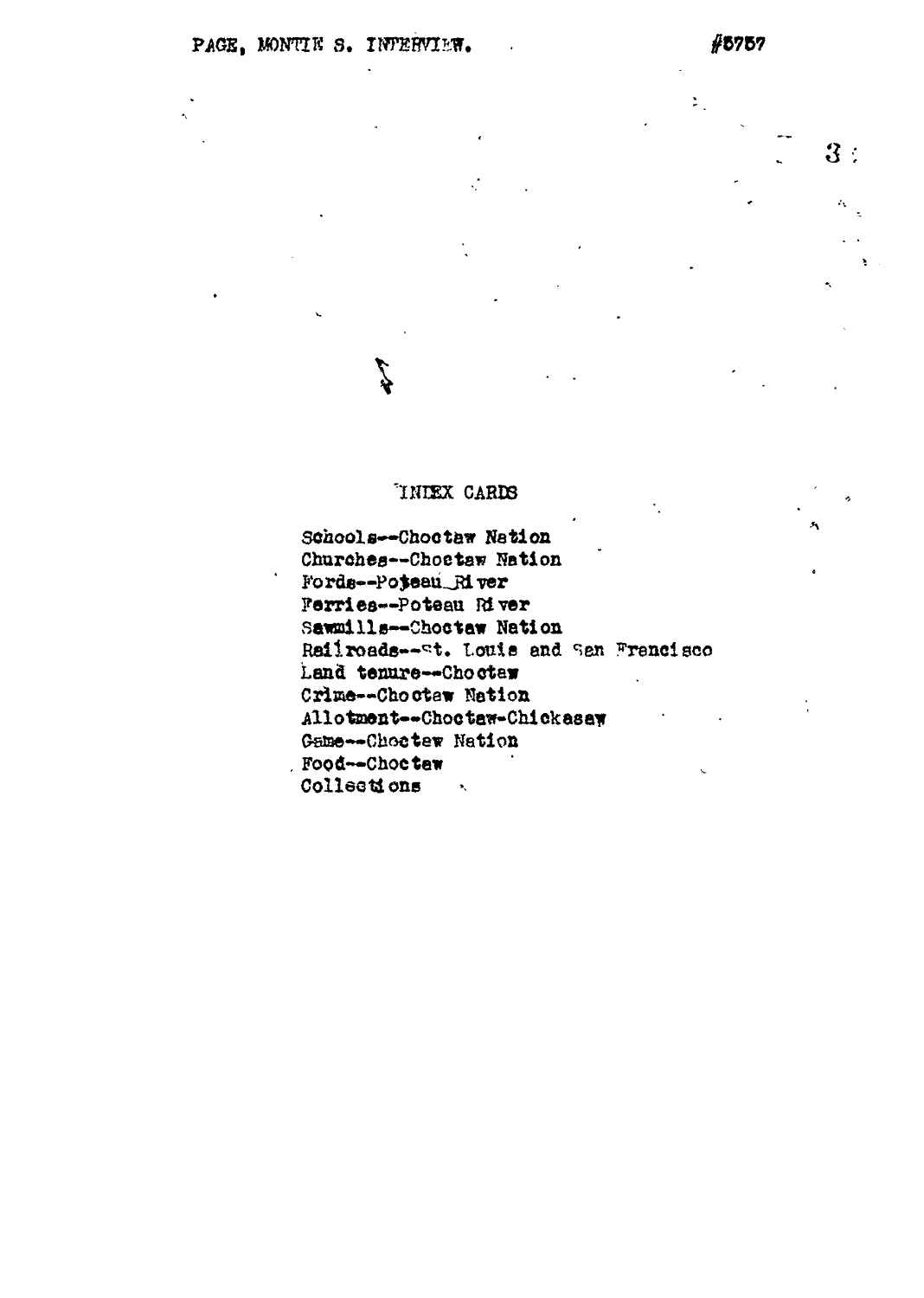|                                                       | $1.5757$ .                              |
|-------------------------------------------------------|-----------------------------------------|
| $-8-$                                                 |                                         |
|                                                       | Form $A - (S-149)$<br>34                |
| BIOGRAPHY FORM<br>WOPIES PROGRESS ADMINISTRATION      |                                         |
| Indian-Pioneer History Project for Cklahoma           |                                         |
|                                                       |                                         |
|                                                       |                                         |
|                                                       |                                         |
| Field Worker's near Marvin G. Rowley                  |                                         |
|                                                       |                                         |
| $\texttt{Pr}_{115}$ report mode on (date) April 30, . | 1337                                    |
|                                                       |                                         |
|                                                       |                                         |
| Montie S. Page<br>$1.$ Maps $1.$                      |                                         |
| Post Chile Address Potesu, Oklahoma.                  |                                         |
|                                                       |                                         |
| nesidence address (or location)                       |                                         |
| DATE OF EIRTH: Lonth July                             | $L_{\rm{Bay}}$ 22. $L_{\rm{Year}}$ 1869 |
| Hander Hirth Alabems, Lemar County.                   |                                         |
|                                                       |                                         |
|                                                       |                                         |
| း հ<br>Name of Futner<br>Buck Davis                   | Ilsce of birth Alabama                  |
|                                                       |                                         |
|                                                       |                                         |
| Other information about father                        |                                         |
|                                                       |                                         |
| Neme of Mother Hester Jane Nos                        | Flace of tirth Alabama                  |
| Ot er information about mother                        |                                         |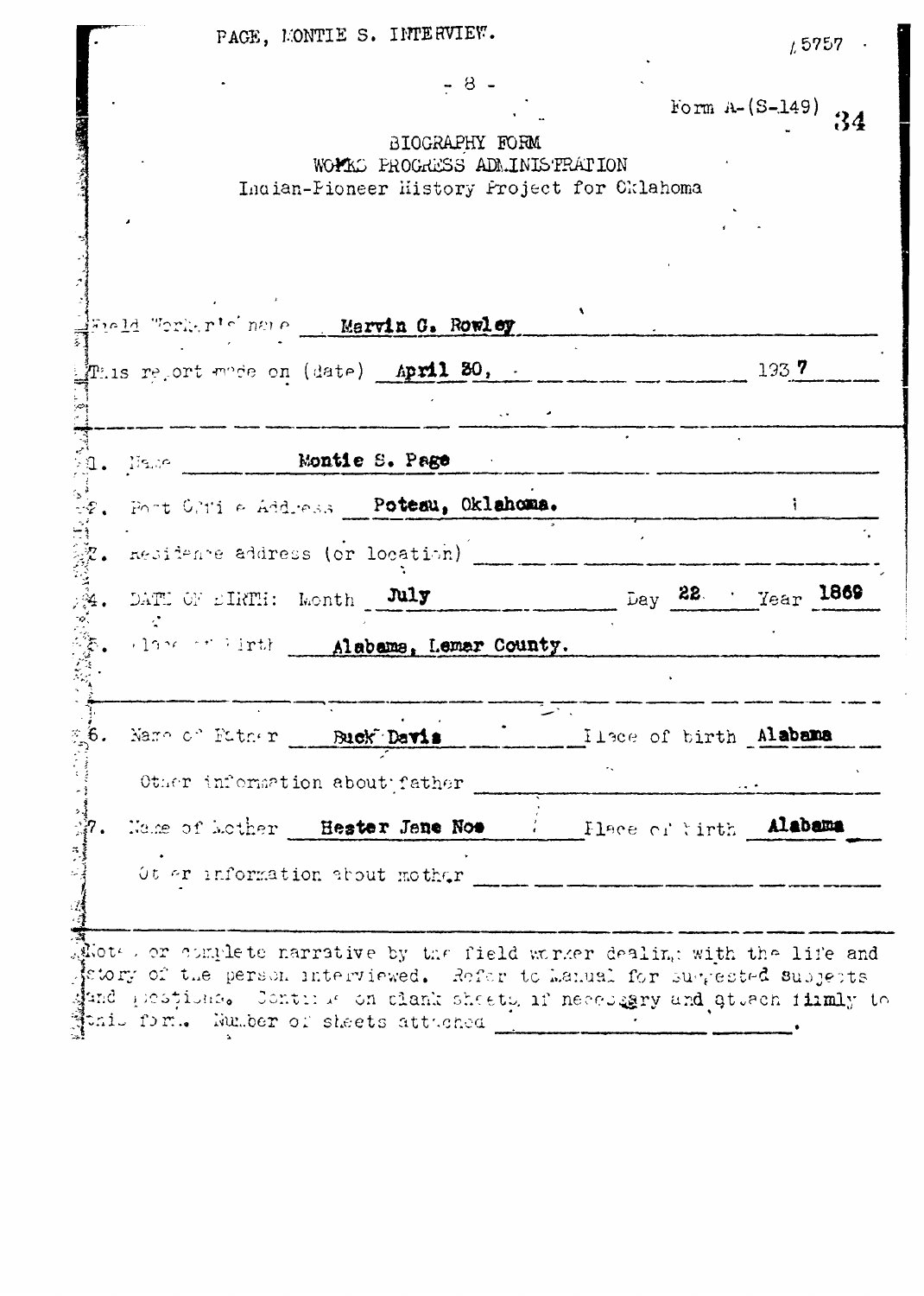## Interview with Ifontie S. Pege Potesu, Oklahoma.

My name is Montie Page and my msiden name was Montie Davis. I was born in Lemar County, Alabama, July 22, 1869. : Y father was Buck Davis and my mother was Hester Jane Noe, both born in Alabama.

Ky father and family moved from Alabama to Old Hartfort in  $1873$ : I was about four yeers old at this time. "e lives at what was then known as the old forsey farm, located about one mile west of Old Hartfort, Fe lived about one year there. In 1874, we moved one mile vest of the Indian Territory line or about three miles west of Old Hartfort, on Sugar Loaf Creek, one mile east of the Monroe Griffy. place. I went to school when we lived there. We lived in the Incien Territory but I walked two miles east into Arkansas, just across the line. I went about one month. My teacher was named "ill Harrel. This was a subscription school and it coat one dollar per month per student.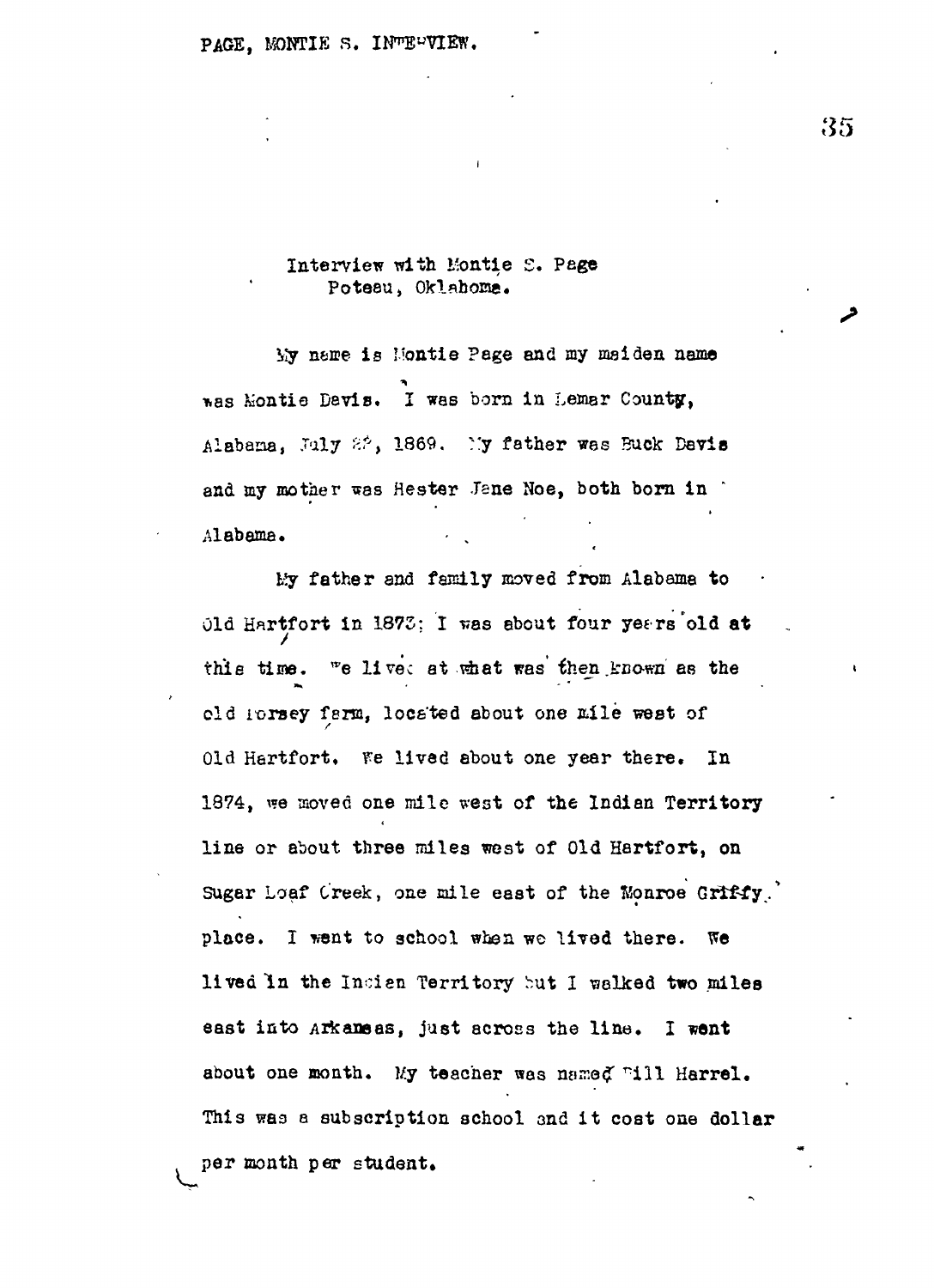**- 2 -**

The next moved to the Monroe Griffy place. I went to school about one mile west of there. This was in the Indian Territory. This was also a subscription school, one dollar a head. I went there about a month snd my teacher's name was J. Robbs.

In 1881 we left tnis place and moved up on the hill west of Traby Lake, nov celled Poteau City Lake. Fe lived also close to what is known at this time as Tom Creek, near the south end of the lake. I went to school in an old house that had the floor taken up. We sat on the sills for seats. Jim Evens was the teacher. It cost us one dollar a month to go there. I went about one month.

When times got better every one went in together and built a church in the center of the Poteau Graveyard, the graveyard now used south of town. This church was built of big planks. There was no denomination, just everyone of any faith attended. School was held here, also. I went one day. It cost one dollar a month. The teacher was Captain Charley Scott.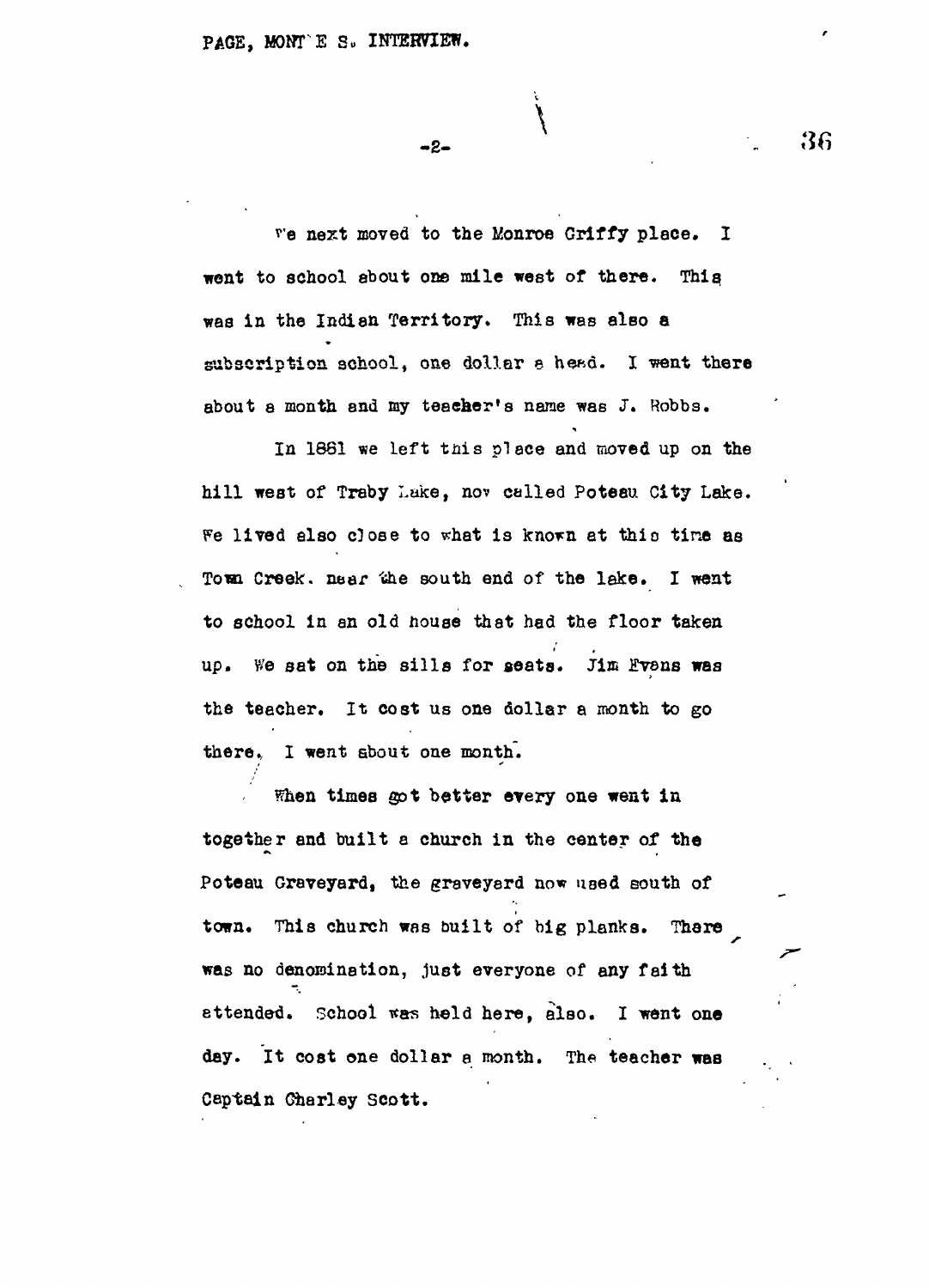**- 3 -**

When we moved from Sugar Loaf Creek to Tarby **Lake, we moved with horses and wagona. fthen we got to Poteau River, it would be up sometimes, so my father just damped the stuff on the bank until the water went down. "hen the water went down we forded i t and came on .to what is now known as the Slough.** *Ye* **crossed this at the present crossing where the City Dumping Ground is now. The name of the crossing on the river was then calleld Anderson Ford.**

**We lived at Tarby Lake in a one-rcom peeled** log house. Had a log smoke house out back. In the house we had three beds and a fireplace.

After a short while after moving to Tarby *4* **I** Lake, my father, Buck Davis, would take a skiff-bost across the river, at the present site of the wagon bridge, just below where the "lough runs into the **rivere He would take this boet and. carry people across and swim their horses to the side of it .** Later, he decided to make a ferry boat to use. He cut pine logs and hewed<sup>t</sup>his gungales, then he went to Pace's Saw Mill, located above the McKenna Fruit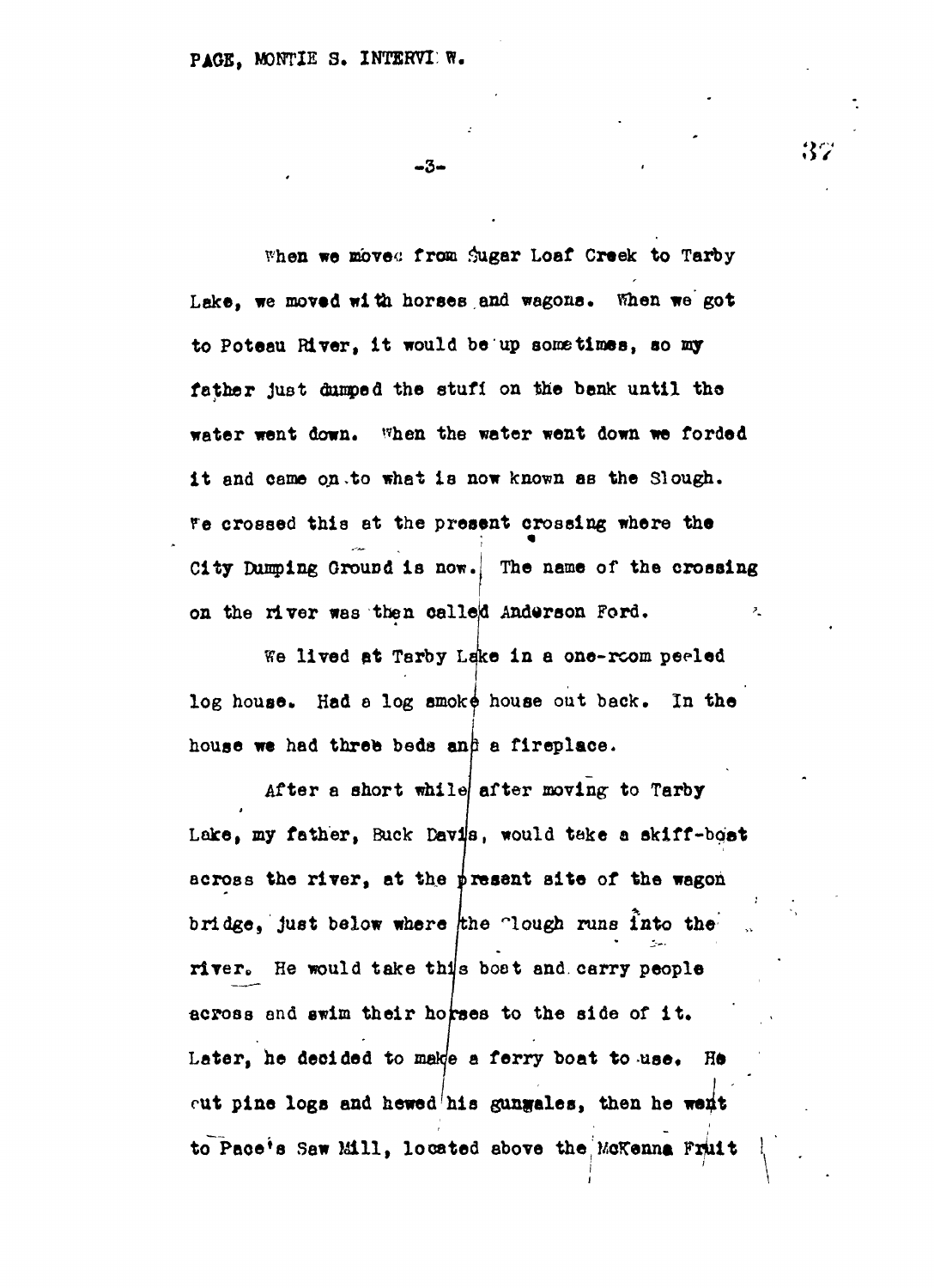**Farm on Cavanel Mountain, to get his lumber for the floors of his ferry boat.**

**The last load of flooring was being brought by my brother, Garret Davis, when about half way dom the mountain the wagon turned over and killed** him. He was nineteen years old. He was killed in 1884, and is buried in the Lewis graveyard. This is east of the Dowsey place where we lived before. We **took him across the river in the skiff-boat and there ' waa a wagon and team of horses waiting on the other side to take him on to the cemetery.**

**After my father got the ferry boat made, he** took it to the river. On this boat the banisters **were about aa high as a nan's waist, i t had'an apron** at each end. When a team and wagon were on it there **\ was room to walk around it all the way arouno, easily .** When he started to taking people and wagons across. he charged fifty cents and more if the river was up. Later he cut the price because there were many more ways to cross the river.

When the Frisco Railroad started to build the bridge across the Potesu River, they got the stone for the masonry at a quarry on what is now

 $\bullet$  **•tone for the mass on what is now that is now the mass of the mass of the mass of the mass of the mass of the mass of the mass of the mass of the mass of the mass of the mass of the mass of the mass of the mass of th**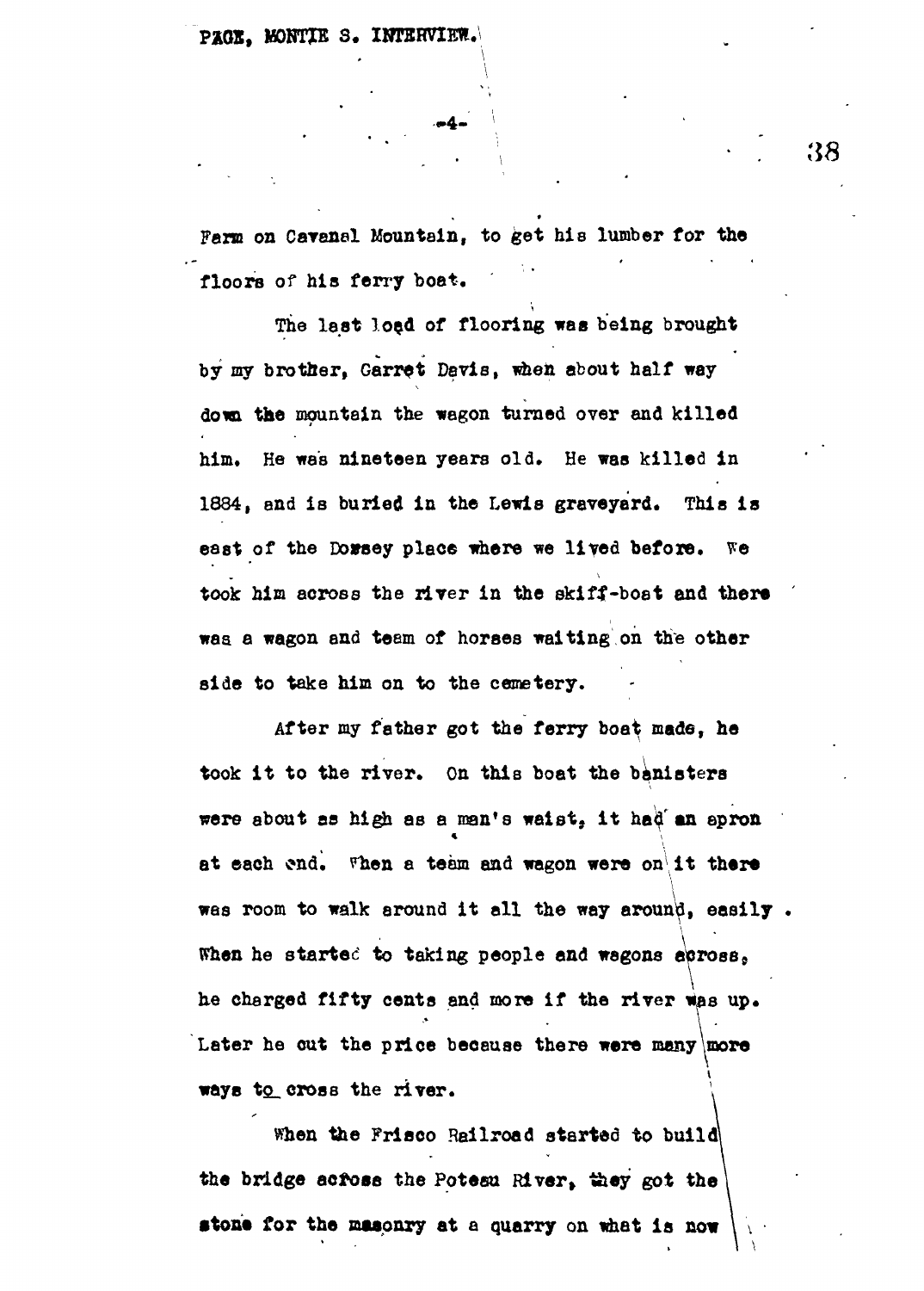**- 6 -**

**celled Town Creek. They hauled it down to the ferry** and father took all of it that they used for the **east side, across.**

The railroad camp was down below our house **close to Town Creek. After the railroad was in and the camp was leaving, I missed my wash kettle,, from where I used to wash down on the lake\*. About thirty years later <sup>9</sup> the pump station that furnished** water for the city and the railroad, pumped the lake. dry. I went down to look for my kettle **In the lake** bed. I saw the rim of it sticking out of the raid **BO I went down and pulled it out. It flad a piece about eight inches wide broken out of the side, i t** exen had some of the old soot on it yet. I took it

**up home and had it quite a while until some of the kids broke it into several small pieces.**

**After the railroad was in, my father built a two-story frame house, about one and one-half blocks west of the present Frisco and Kansas City Southern Railroad crossing, north of Poteau. He used a small house for the kitchen, building on to thie with tha**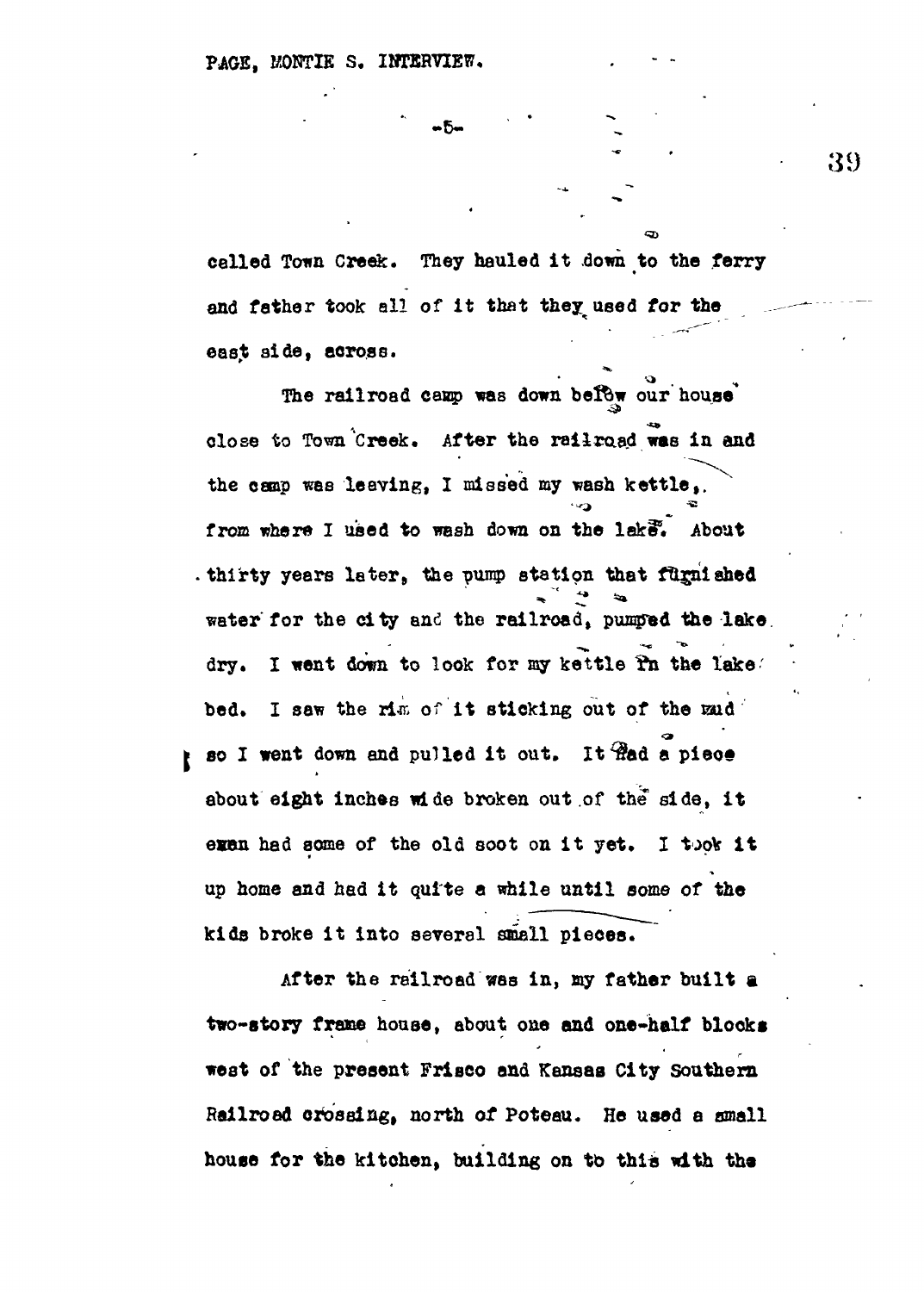#### PAGE. MONTIE S. INTERVIEW.

**. 6 -**

**rest of the house. This smell house that he used for the kitchen was used by the railroad camp to live in until they left.**

**we lived In this two-story house about** six or seven years before my mother died. She is **buried in the Lewis Graveyard. My father then aold out- to Will Pag,», a fullblood Choctew. I do not \* remember Just whet he got for his property.**

**Ky father***<sup>t</sup>*  **Buck Davis, married Wollie James. He married her about three months after my mother •died end we did not like i t either. Molii'e James had the maiden name of Mollie McKenno. She married Davis James, a Choc taw Indian. Davis James shot and** killed John Griffy, son of Manroe Griffy. This happened in Will Welch's store, located where the **southeast corner of the County Court House laws** *in* **now. Devis James left and it is thought by some that he is buried over at<sup>s</sup> Redoak, Oklahoma. Davis James had by fiillie MoKenne the following children: Esther, Walton, Davis Jr., and Dennis.**

My father moved out on Tarby Prairie after his **second marriage; his object in moving out there was**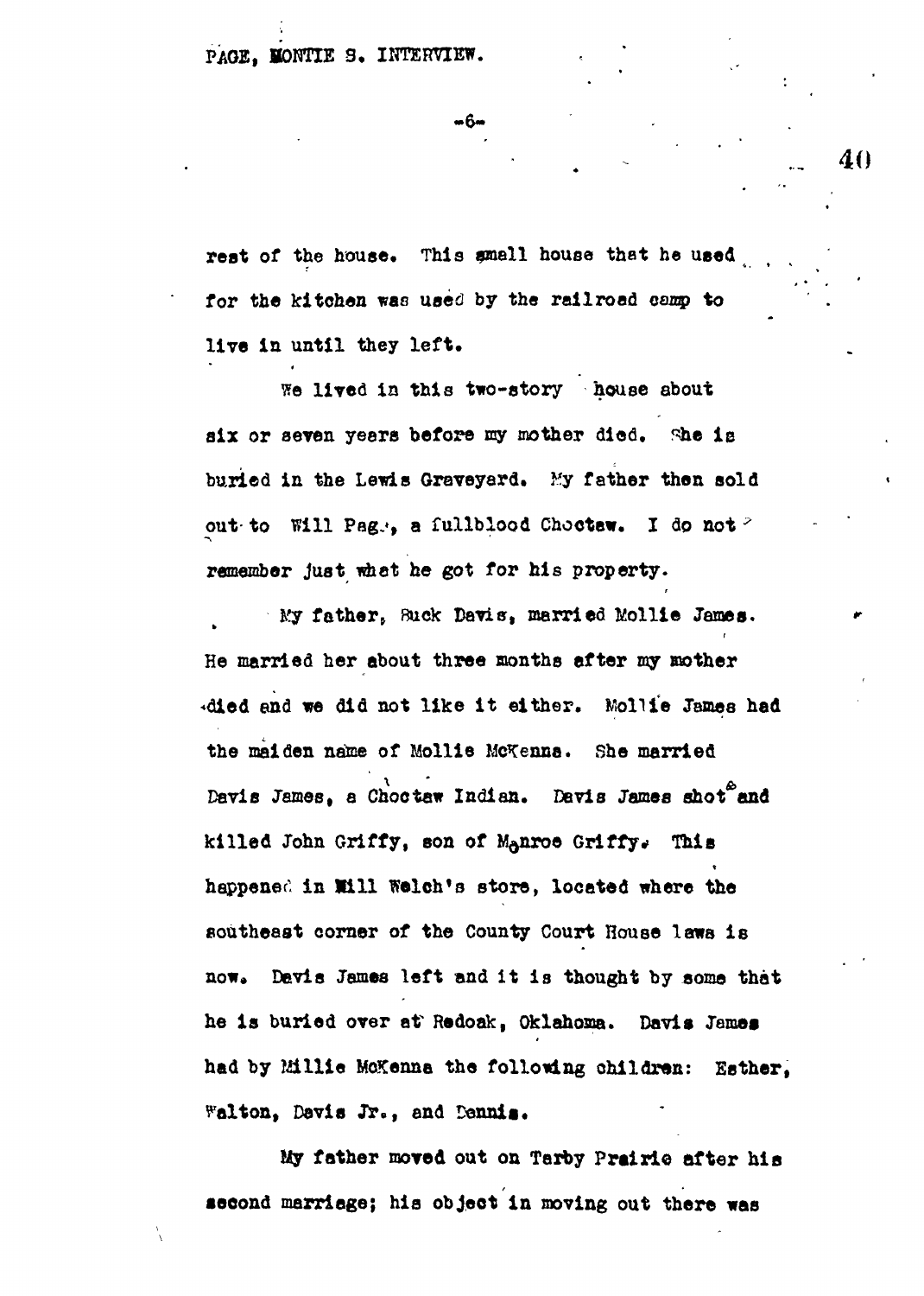PAGE, MONTIE S. INTERVIEW.

**- 7 -**

*tq* help his step-children get their allotment of' lend at that place. He lived on the land where Tit Jenson now lives.

My father, juck Davis, was shot and.killed by Dave Lason at Tarby Prairie. Fe lived about five or six hours after the shooting, he is buried at the laxey Hill Cemetery about two miles north of Poteau.

South of the present location of the L'ethodist Church, where the present ben Harper residence is now, lived a man by the name of Jep Evans. This was when I lived on Tarby Lake. 'e could hear the Prairie wolves howl, you would think there were a hundred, from the noise they made. How, Jep Kvans had a lot of pics and these wolves would get lots of his pigs sometimes at might. Came was very plentiful then. We hed plenty of deer, turkey, souirrel, rabbits, and fish. Then we first came to this part of the country, there was not much of the land cleared. I have made rails for fences, and cleared timber. I, also, have plowed and planted crops myself.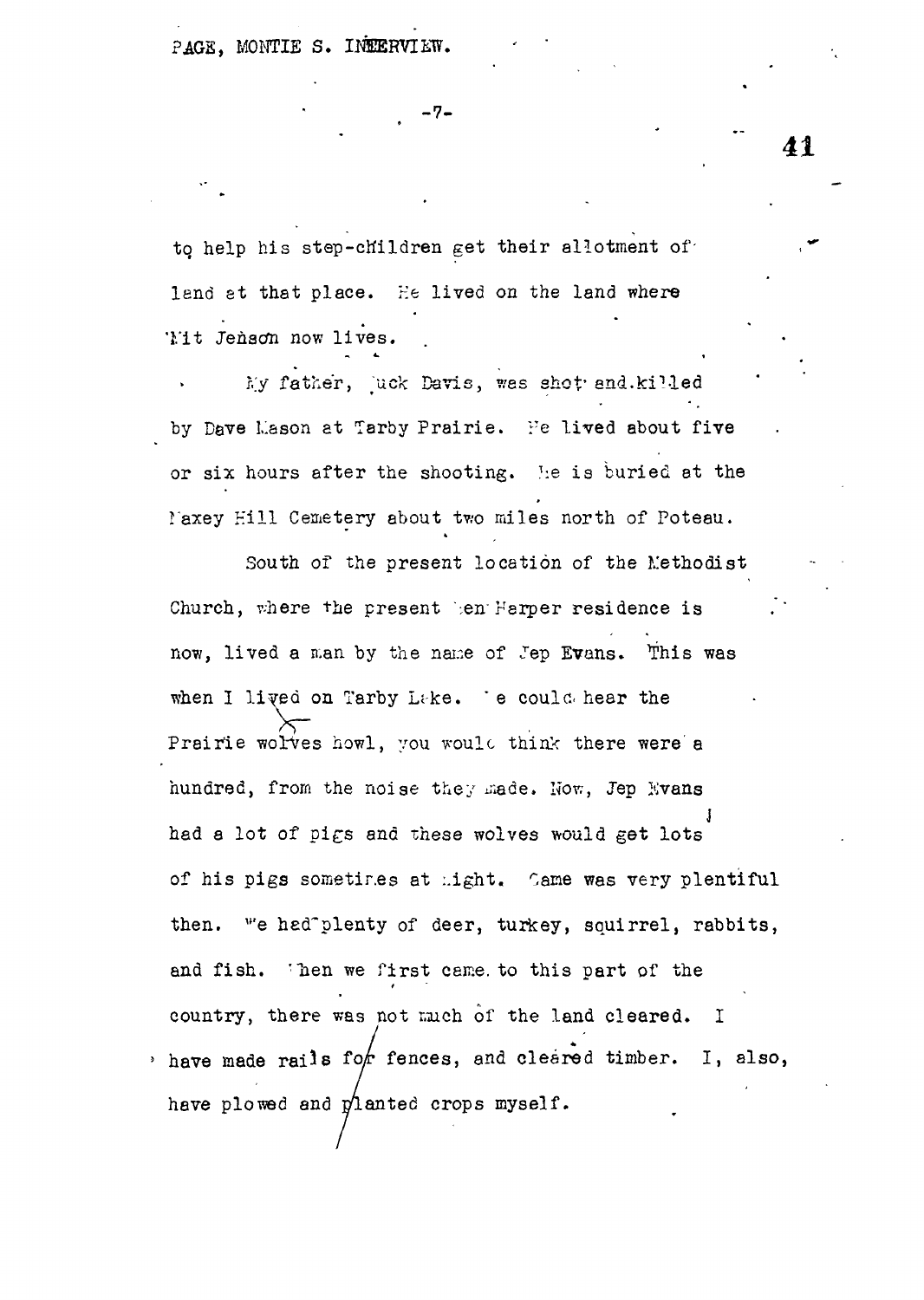# PACE. MONTHE S. INTERVIEW.

**- 8 -**

**I, Montie Davis,- married Robert P. Page, November £, 1893. Robert had married Salina Willia but she had died. They ware both Choctaw Indiana.** I am a white woman. Bob was a brother to Will Page. **After our merriage, we aaowd over on Church Street** in Poteen, we lived there about five-years and then moved over at the foot of Cavanel Mountain on the **lady Tarby»s place.**

**The family of Buck Davis and Hester Jane Hoe, . sons and-daughters: (given Verbally).**

Ida Davis, born 1867, in Alabama. Lives at Redoak, Oklahoma, married Jess Noe.

**Lonie Davis, 1871, born in Alabama. lied at Poteau** and buried there.

**• Clayborn Davia, bom on Sugar Loaf Creek. Lives at Antlersj Oklehome.**

**Garret Davis, died when 19 years old in 13S4. Buried in Lewia Cemetery.**

**Koatie S. gQTia, born July 22, 1859. Lives at** Poteau, Oklahoma.

Gracie Davis, born at Potesu, married Isom Holstead. Lives one mile southwest of Shadypoint, Gklahoma.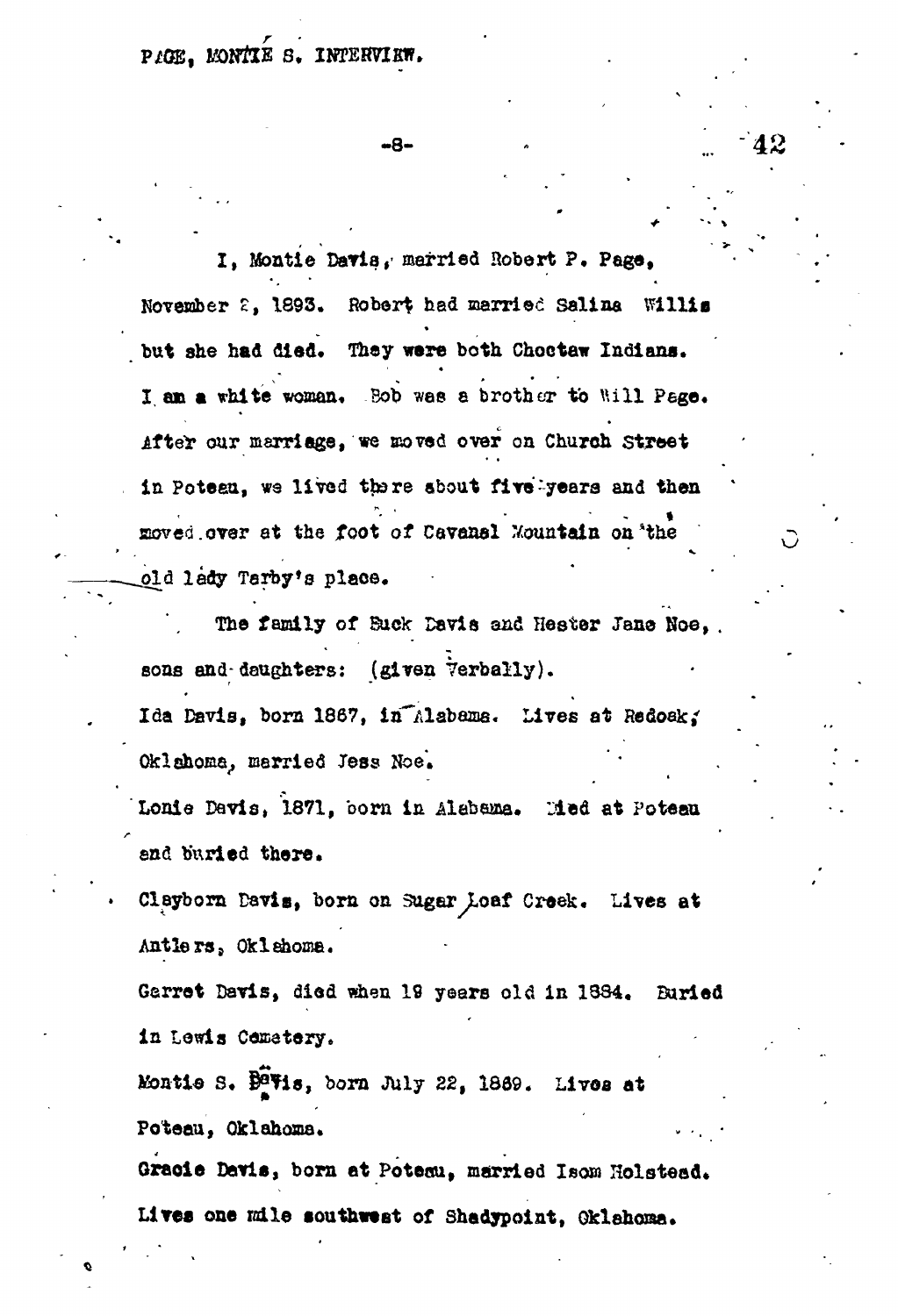Laura Anna Davis, born in the Indian Territory. **Buried in Lewis Graveyard.** Walter Davis, about two years old when he died.

Rufus Davis, about three years old when he died. **P. R. Davis, juat a baby when he died,**

#### TOM FULLER

*Take a part of a tree.trunk, hickory or*  $0e$ *k.* **about two and one-half fee t long . Burn & funnel shaped k** hole in one end of the block of wood, about one foot **deep. Then ge t a piec e of oak o r hickory sapling ,** about three or four feet long, out down to about the **right size in diameter to fit the hand, cut all the tray up, until about a foot from the end, let. this act as the weight for it. Then take a hand full or two of Tom Fuller corn, and put in the. hole in the block of wood that was burned out before. This Tom Fuller corn was raised especially for usifig thia way. Zt had a flatter and more narrow grain than whit is now raised.**

**Take the piace of sapling and put the small and in the hole and jab the corn in the hole, pouring**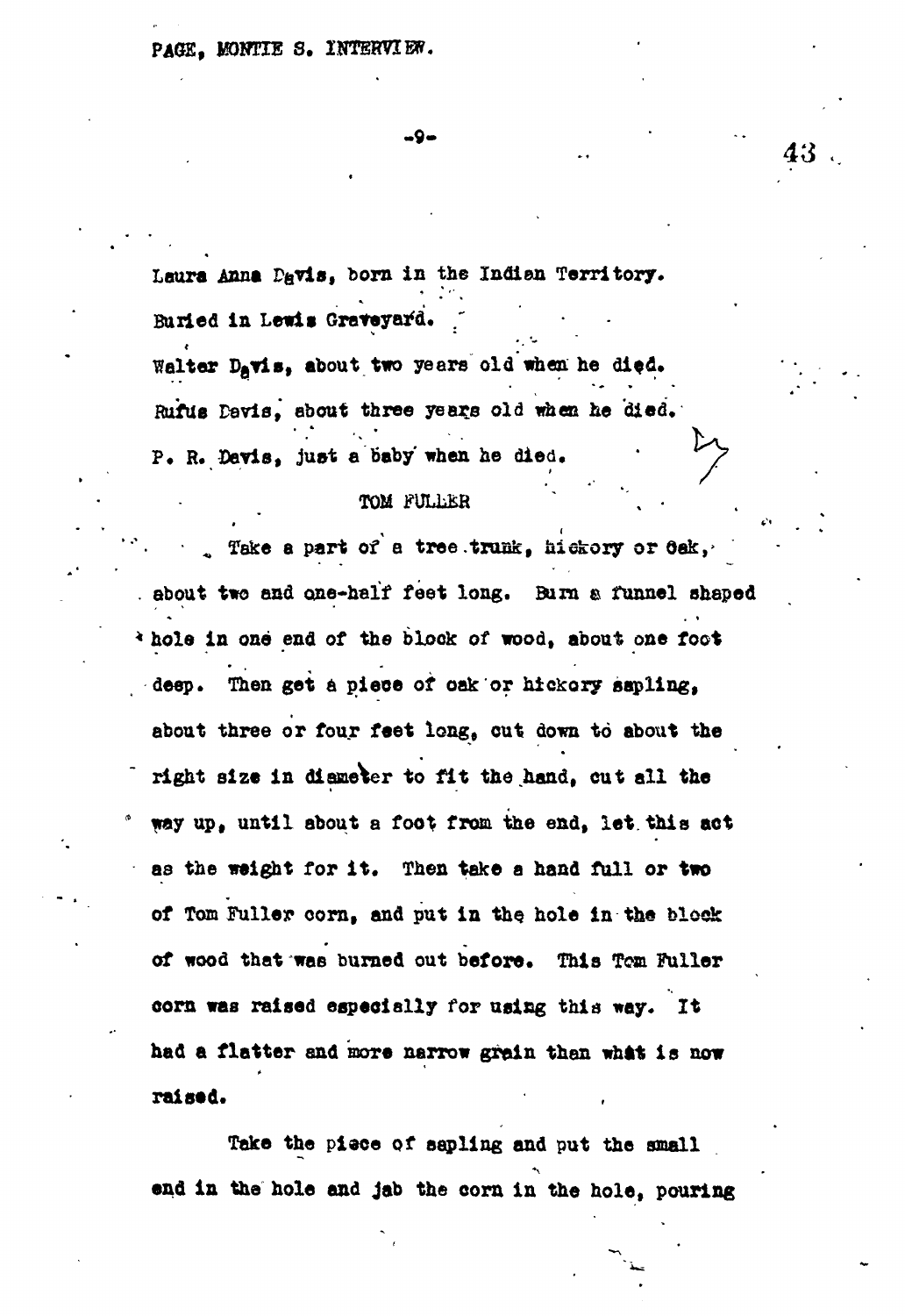**-10**

r.

water in once in a while. Do this until the husk comes off. Then when a sufficient quantity is punnded, take the pounded cora and put it in what we called a "fanner and riddle." This is made of hickory bark **and ia wove&\*<sup>3</sup> ffke a basket, It curved on the bottom** and sides and is ahaped a little bit like a sooop **shovel. It ia about two and a half feet long. This** is used to throw the beaten corn up in the air and let the wind blow out the husks. This leaves a white substance  $B^2$  little like rice only it is not even **grained like it . The piece of sspling used to beat** the corn with is called a "pestle." Cook with chicken; pork or beef ribs and it sure is good.

**Monfct\* Page has a "Choctew Hymn :>ook<sup>n</sup> that belonged to her husband, Bob Page. It was printed in** 1872, by the Presbyterian Committee of Publication, Richmond. This is printed in the Choctaw Indian Language. Robert Puyne Page was a Thirty-Second **Degree Mason. He received his thi rty-second degree** in<sub>x</sub>Qklahoma City.